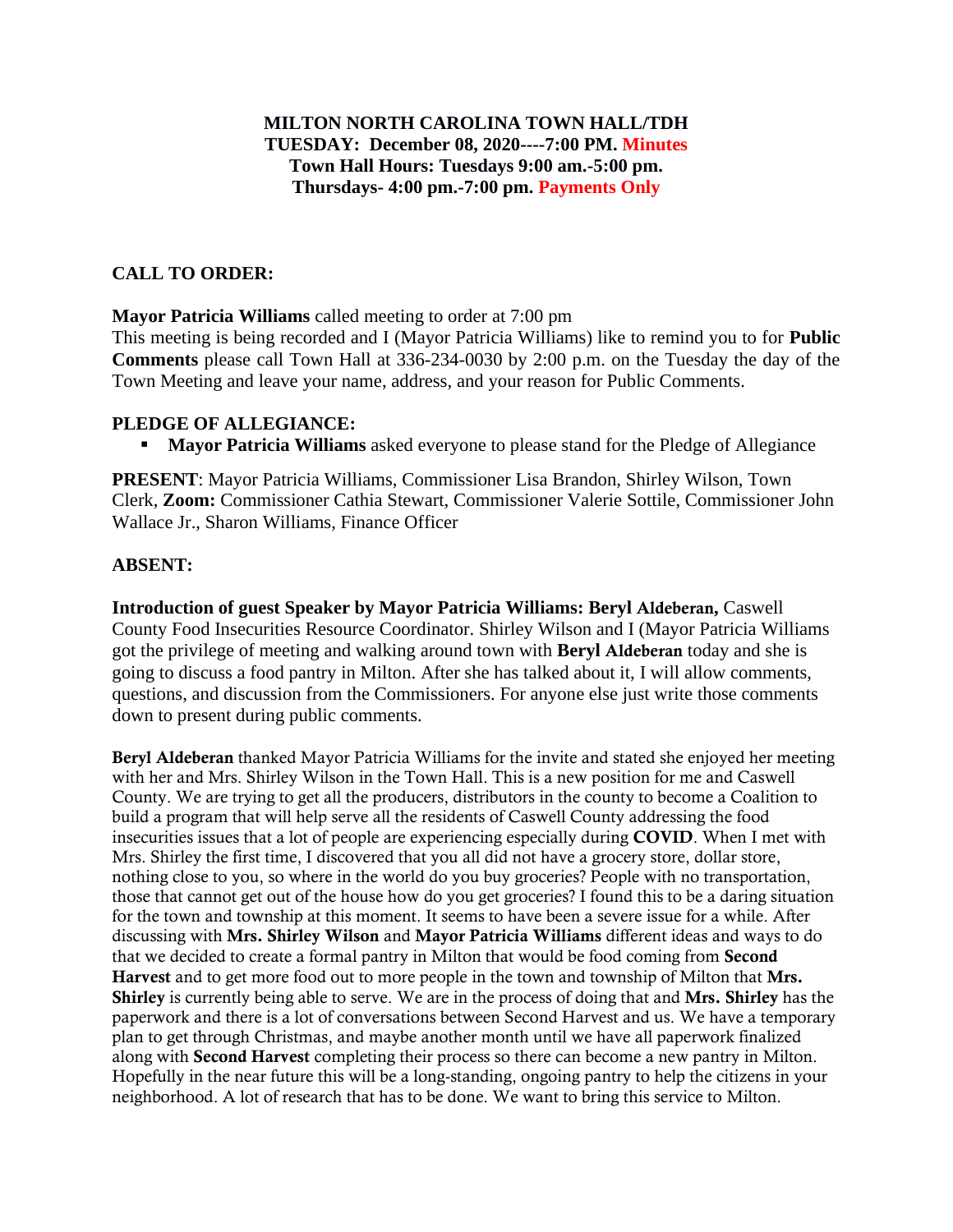**Mayor Patricia Williams** asked each Commissioners for questions or comments beginning with Commissioner Cathia Stewart. Commissioner Cathia Stewart thanked Beryl Aldeberan for all her help with trying to start a pantry for Milton and stated it is a great idea. Commissioner Lisa Brandon had no questions at this time. Commissioner John Wallace had no questions. Commissioner Valerie Sottile asked if there was a particular building you are looking at. Beryl Aldeberan stated that she and Mayor Patricia Williams and Mrs. Shirley Wilson walked around town looking at three buildings. The HUB is a different kind of bear than the food Pantry would be. Right now, we are interested in specifically getting as many people as we can fed in Milton and surrounding areas in the month of December. The Distribution Hub we are currently researching, and a lot of the Pantries are involved in that. Thanksgiving and December the holidays everyone has been slammed. We do not have another meeting until January 2021. We are looking at a building to put up a Food Distribution Hub which will be a place where all the Pantries in Caswell County will be able to house the overflow of foods. Food is now being brought to the Food Lion in Yanceyville N.C. and the Pantries pick up the food. A lot of Pantries have capacity issues the buildings are full, and they do not have space for anything else. We are looking for a larger building to host refrigeration, freezers, and space for all the Pantries. Also, so the food can be stored at the proper temperatures. Commissioner Valerie Sottile stated she would like to continue to help Shirley Wilson, the Mayor and other Commissioners distribute the food. Beryl Aldeberan stated that everyone here in Milton has been so outgoing and willing to help with distribution, she really thinks we are going to make great things happen and appreciates everyone.

# **APPROVALS:**

- **Mayor Patricia Williams** called for approval of the **December 08, 2020,** Agenda.
- Commissioner Cathia Stewart asked that the EDC meeting be put on January's Agenda and the November EDC Report
- **Mayor Patricia Williams add under New Business: Street light in front of Town Hall Museum**
- ▪
- **Mayor Patricia Williams add Handrail and ramp to be built in front of Town Hall/ TDH**

It was motioned to approve the Agenda with the amendments for **December 08, 2020,** Agenda by Commissioner Lisa Brandon. Second by Commissioner Cathia Stewart. All members were in favor. **Mayor Patricia Williams** asked for the approval of the **November 10, 2020,** Minutes. Commissioner Valerie Sottile motioned to approve the **November 10, 2020,** Minutes as they stand and second by Commissioner Lisa Brandon. All members were in favor of the Minutes by stating (I).

# **MAYOR REPORT:**

- **Mayor Patricia Williams: The Milton Post Office Update: The United States Postal Services** has answered all the states questions and concerns about the Milton Post Office and have given approval to move ahead putting in a Post Office. USPS along with the Property Owner has signed and executed a ground lease for the new Milton Post Office.
- USPS has Design and Construction Department will now create a construction timeline. As soon as that is created I (Mayor Patricia Williams) will notify everyone hopefully in the next three weeks. Milton Post Office is going to happen.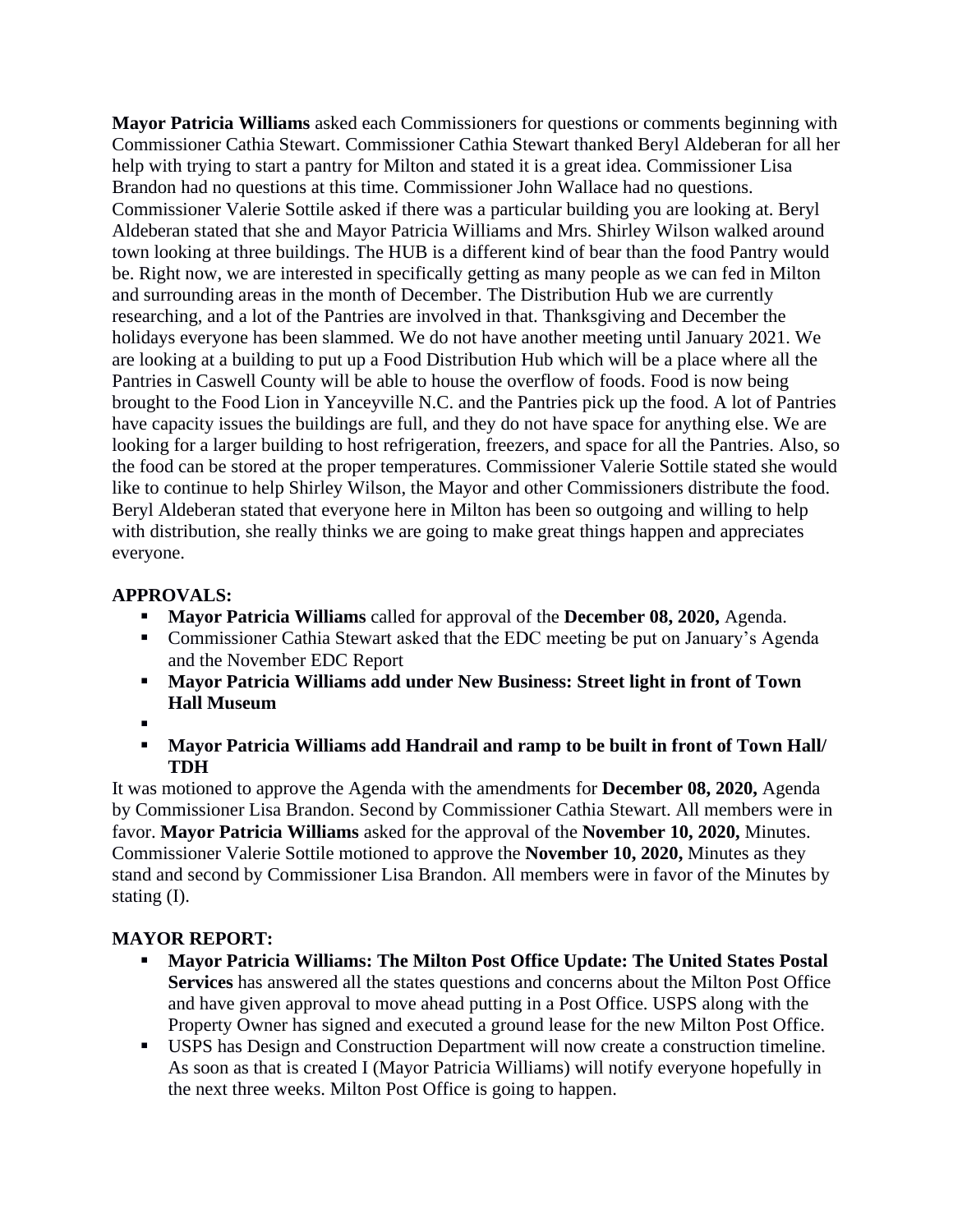- **The Flagpole** location down by Dan River Milton entrance is not maintained by the Town. This issue was brought up in our last meeting. **The Preservation Beautification Committee maintains the American Flag and the Flagpole.**
- **COVID 19 Update:** Caswell County now has 434 confirmed cases; Milton Zip Code has sixty confirmed cases with (1) death. reported last month fifty-five confirmed cases. We are increasing. Please be diligent in practicing wearing a face covering, social distancing, and washing your hands. Remember Cold and Flu Season has arrived. If you have any symptoms go and get tested to rule out COVID-19. There are 2 free Testing Sights: open for anyone to go to be tested. You do not have to be a Caswell County resident. Pelham Community Center, and the Caswell County Health Department. Appointments are not necessary, but you do need to call to hear the days and times. Days and Times may change due to increased numbers.
- **Mayor Patricia Williams:** I received this today a message from the Caswell County Health Department and the Caswell County Government. Today the COVID-19 Caswell County Alert System was updated, and Caswell County is now considered a RED County with critical community spread. This means you should limit mixing between households, minimize the amount of people in your social circle, avoid settings where people congregate, consider ordering take out from restaurants, instead of dining in. Individuals who are high risk for developing serious illnesses should consider staying at home as much as possible, reduce your public interactions to mainly essential activities (going to work, school, caring for family members, buying food, getting health care, or picking up medications). We must work together to fight the spread of this virus. This is the time to be vigilant in our personal actions, wear a mask, wait 6 ft. apart, wash your hands frequently. More information can be found on the North Carolina DHHS website COVID-19 dashboard. This came out from Jennifer Eastwood, Caswell County Public Health Director.
- **Governor Cooper just announced today a modified stay at home order going into effect on Friday (December 11, 2020).** This **modified stay at home order means everyone should be at home between the hours of 10pm and 5 am. A mask mandate has been put in place and will remain in place for everyone. Go to the website to find out more information.**
- **CARES ACT Monies: Will be available to help Milton residents who have an outstanding Water Bill, Electrical Bill or Rent due to the economic impact from COVID-19. This one-time financial help is coming from the Caswell Fund Application and information will be at the Milton Town Hall for anyone to get. (Tuesdays 9:00am-5:00pm and Thursdays 4:00pm-7:00 pm.) Please take advantage of this help for yourself or someone you know with outstanding bills, and you live in Caswell County. Applications are due by December 29, 2020. Only a limited amount of money. Please do not put it off.**
- **Milton looks so festive with the decorations and lights for the season. Thanks to everyone who participated in the light up Caswell County on Friday November 27, 2020.**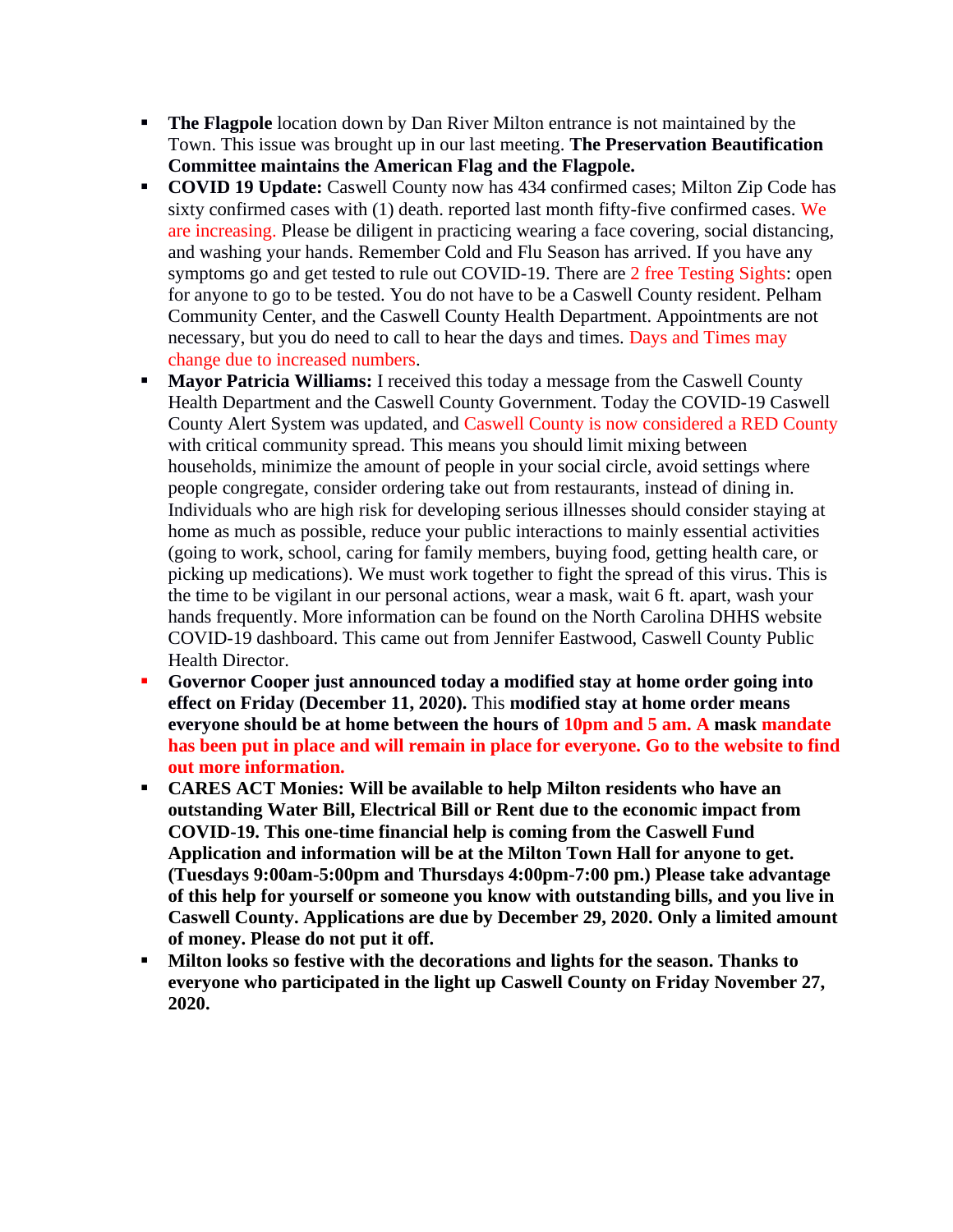### **STAFF REPORTS:**

**Sharon Williams** documentation through the end of November 2020. Sharon Williams stated at the General Fund our Revenue in November is at 18% at the end of November target was 42%. We received the bulk of Revenue in December 2020 and January 2021 and maybe some in February 2021. Our Expenses are at 31%. Overall Revenue for the year is almost \$14,000.00. Expenses for the year is \$19.000+ almost \$20,0000.00 plus an additional \$20,000.00 in Expenses for the fire hydrants. Transferred money account once money starts coming in. Water Fund Revenue is at 49% Expenses year to date is at 36%. Revenue comes in at \$60,000.00 and we paid out \$47,500.00. We are doing well with collecting the monies from customers in arrears. Bank Accounts: General Fund Bank Account: \$6,800.00 Water Fund at the end of November was at \$16,700. As of last week, it was down to \$15,000.00 Our North Carolina Capital Management Trust is down to \$78,400.00. We have spent \$20,0000.00 out of that account due to transfers for fire hydrants. Mayor Patricia Williams discussed replenishing the Reserve Account as soon as possible. What percentage is a question. Do we wait until the new year? Discussion

### **OLD BUSINESS:**

**Commissioner Valerie Sottile and Commissioner Lisa Brandon: Discussion of Amending the Ordinance Regulating Alcoholic Beverages in the Town of Milton. Commissioner Lisa Brandon** stated they had a meeting on the 20<sup>th</sup> of November 2020 and looked at Hillsboro's Ordinance Regulating Alcoholic Beverages. You must get a permit if you want to use the sidewalks at a certain time. Permit for sitting out front on the sidewalks. We must take under consideration the town, the customers, and the store owners. Mayor Patricia Williams stated when she gets questions, comments, or concerns from anyone about the Alcohol Beverage Ordinance she will pass those along to **Commissioner Valerie Sottile and Commissioner Lisa Brandon**. We will put this topic back on the Agenda when **Commissioner Valerie Sottile and Commissioner Lisa Brandon** are ready.

**Mayor Patricia Williams** discussed the Water Leak Relief Policy and the Water Relief Application. **Mayor Patricia Williams** discussed the approved applications from last meeting. So glad the citizens can use the help. At the last meeting we discussed putting a money limit on the **One-time** Water Leak Relief Policy of \$1000.00 not on the gallons, because the gallons will change. On the policy **#3 was changed and #5 was changed.**

Water Leak Relief Application: Sharon Williams asked about paragraph 5.

#### **Specific address not the property owner.**

**Cap is too high. (\$1000.00)** Commissioner Lisa Brandon is fine, Commissioner Cathia Stewart fine, Commissioner John Wallace did not agree with the \$1000.00 cap and said it should be \$500.00. Commissioner Valerie Sottile thinks a thousand is too much and should be \$750.00. One of the applications was approved but was extremely high (Mayor Patricia Williams explained the situation) Trouble getting hold of the property owner**. (Discussion) Commissioner John Wallace** stated he thinks we should have documentation on each property owner associated with the renter of each property in the Town's Records. Research Project: Going down to Yanceyville to the Property Tax Office to find out property owner and place information in Town Records. Start the process by calling the tax office or by email. Commissioner Valerie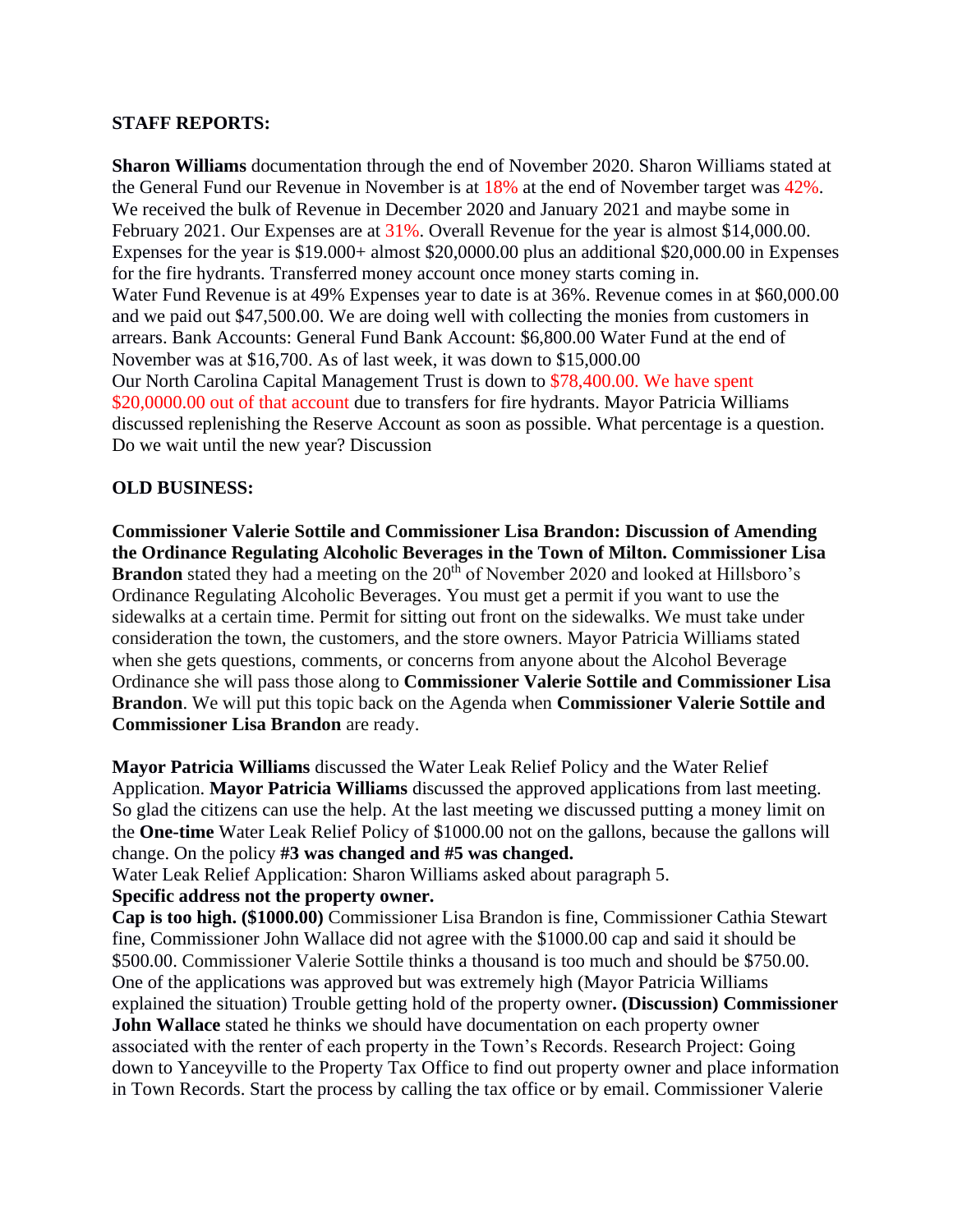Sottile will help Commissioner John Wallace collect information.

**Mayor Patricia Williams** asked for a money amount for the one Time Water Leak Policy. This was taken through a roll call vote Commissioner Lisa Brandon voted yes for \$750.00, Commissioner Valerie Sottile voted yes, Commissioner John Wallace Jr. voted yes Commissioner Cathia Stewart voted \$1000.00. It was motioned by Commissioners Valerie Sottile to CAP the money amount at \$750.00. Commissioner John Wallace second the motion. All in favor except Cathia Stewart. The max will be \$750.00

**NEW BUSINESS: Mayor Patricia Williams:** Discussed needing a streetlight in front of **Town Hall** (Discussion for Duke Energy to put a LED light.)

**Shirley Wilson** stated she thinks that the light across the street will be sufficient. **Sharon Williams** thinks that is a great idea to place a streetlight across the street.

**Mayor Patricia Williams** asked all Commissioners if they agreed to placing a streetlight across the street. All Commissioners agreed.

**Mayor Patricia Williams** asked for a motion to place a streetlight across the street for lighting entering and leaving the Town Hall. It was motioned by Commissioner Lisa Brandon that a light be placed on the pole across the street. Second by Commissioner John Wallace.

**Mayor Patricia Williams** discussed having a handrail at the steps or ramp built in front of Town Hall/TDH for safe and easy entrance and departure. We already have approval from North Carolina Preservation, TDH Board, Milton Town Board, we have the plan for the ramp and the Bid for the ramp, back before COVID. We are seeing a need for a ramp on a regular basis. (Explained) We need to get approval for a handrail and a Bid. (Discussion) Town had voted to pay half of the ramp installation amount. **Mayor Patricia Williams** stated we could **solicit donations. A fundraiser by TDH in the Spring was postponed. All donations are deductible.** The ramp will accommodate walkers, wheelchairs, canes, and people that need balance. We can look into meeting with the TDH President to see if there are any monies available to get this ramp put in place. Any other discussions.

## **COUNCIL MEMBERS REPORT/NA**

## **PUBLIC COMMENTS:**

- **Samantha McGraw** got on a Goggle Meet link. My husband works with a company with a refrigerator truck to help with the food bank.
- **Moving money for the fire hydrants, is frowned upon.**
- $\frac{1}{\sqrt{2}}$  Sidewalk alcohol permits for my own home
- $\div$  Fire Department knows who rents
- $\overline{\phantom{a}}$  Donation for the ramp-Husband will help build the ramp
- Public records (Ordinances) held in two locations-General Statue 132 all records are Public Knowledge. I am allowed to have those in a timely manner.
- $\pm$  Town Ordinances on paper and on the computer in their entirety. I can provide a flash drive and paper if I need to.